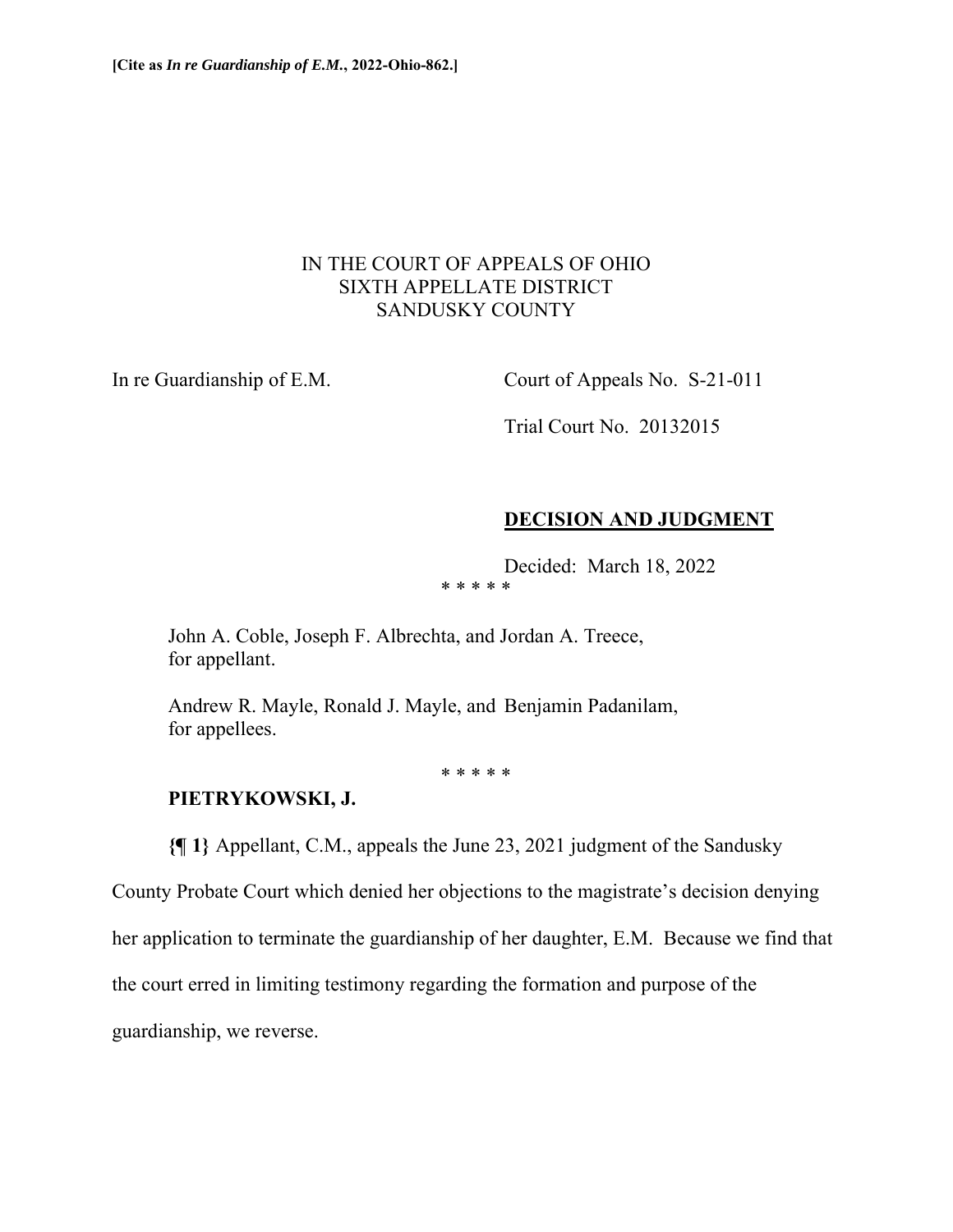#### **I. Facts and Procedural History**

**{¶ 2}** E.M., the ward, was born premature in 2008. At age two she was diagnosed with cerebral palsy. E.M. has physical limitations, a speech delay, and some behavioral concerns and requires various therapies and medical interventions. In August 2012, appellant and E.M.'s father divorced and custody was awarded to appellant.

**{¶ 3}** In July 2013, appellees, C.C. and D.C., paternal grandparents of E.M., filed an application for guardianship of the person of their granddaughter. The stated reason for the indefinite guardianship was that "neither parent is able to provide proper medical and educational care and assistance for [E.M.]." The guardianship powers requested were for "medical, educational and custody matters as to [E.M.]." Appellant and E.M.'s father signed a waiver of notice and consent to appellees being appointed guardians. The guardianship was finalized on August 19, 2013.

**{¶ 4}** On July 23, 2014, appellant filed an application to terminate guardianship; the stated reason was: "It is in the best interest [o]f Ward that the Mother be restored to full custody, care and [c]ontrol. The Guardianship is no longer necessary and Mother can provide for all of the Ward's needs." A guardian ad litem was appointed for E.M. On August 5, 2015, appellant filed a motion to reduce guardian powers to a limited guardianship under R.C. 2111.02(B). Appellant specifically requested that she would like continued assistance with E.M.'s medical and educational needs but desired to regain custody. A hearing on the application was held on November 23, 2015. Thereafter, on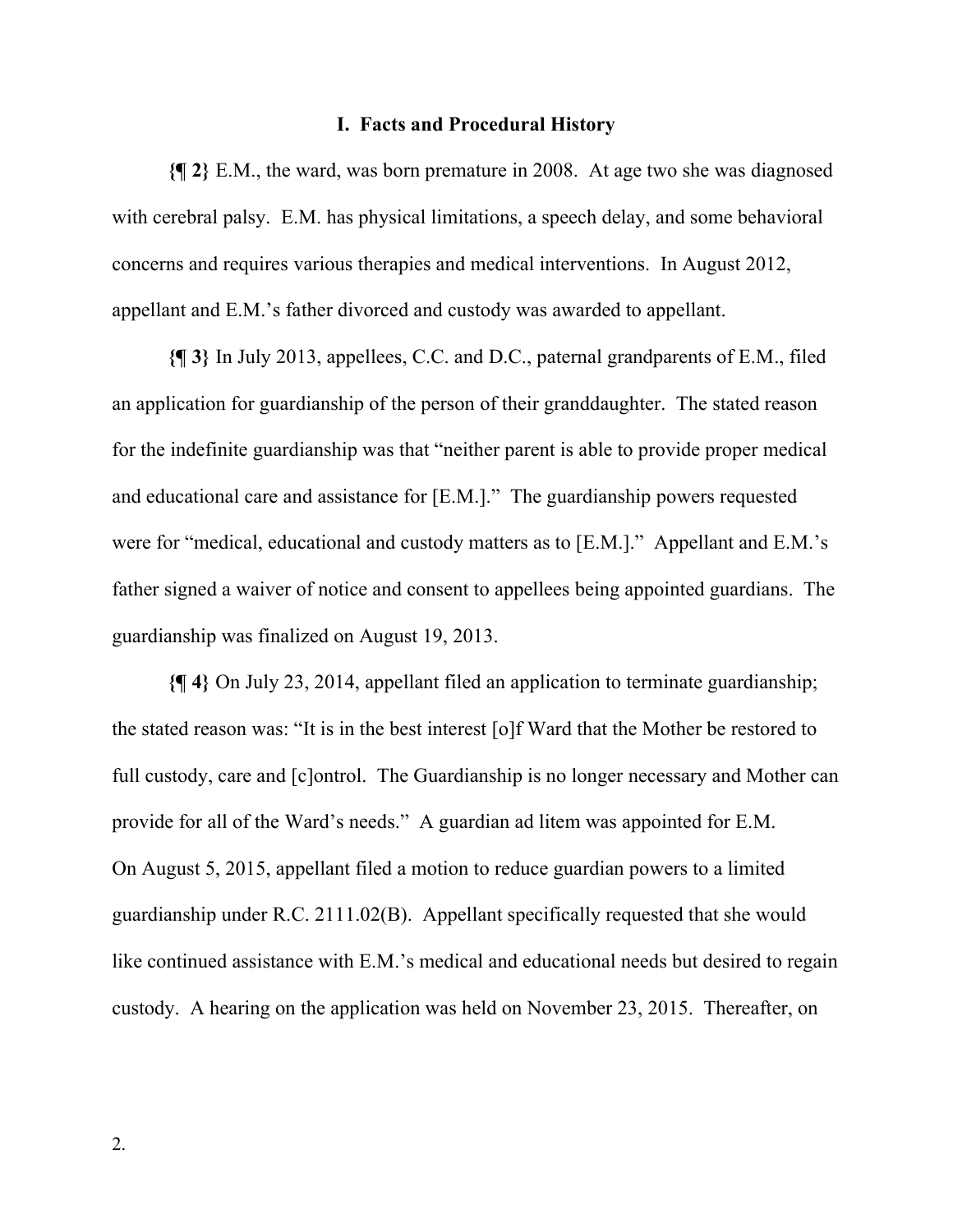December 22, 2015, the magistrate issued his decision denying the motions to either terminate or reduce the guardianship powers. The court concluded:

The evidence presented at the hearing is clear that the ward's health has not significantly changed making guardianship no longer necessary. Also, on July 2, 2013 [C.M.] executed consent to the appointment of [C. and D.C.] as guardians of [E.M.]. That consent was filed with the Court and was not withdrawn prior to the appointment of the [C.s] on August 19, 2013.

The Letters of Guardianship issued in this case indicate that the [appellees] are appointment (sic) guardians of the person of [E.M.] for an indefinite time period. This Court finds that by consenting to the indefinite guardianship in this case both [C.M.] and [E.M.] contractually relinquished their right to custody.

Even if she did not contractually relinquish her rights to custody, [C.M.] provided no good cause for removal of the [appellees] as guardians.

**{¶ 5}** On June 17, 2020, appellant again filed an application to terminate guardianship. Appellant stated that prior to and during the guardianship she had been a fit parent and that she agreed to appellees' being E.M.'s guardians temporarily as they were able to provide the necessary medical care. Appellant stated that the "exigent" medical care had been provided that that she is now able to provide the medical and educational care that the ward needs. On the same day, appellant filed a request that a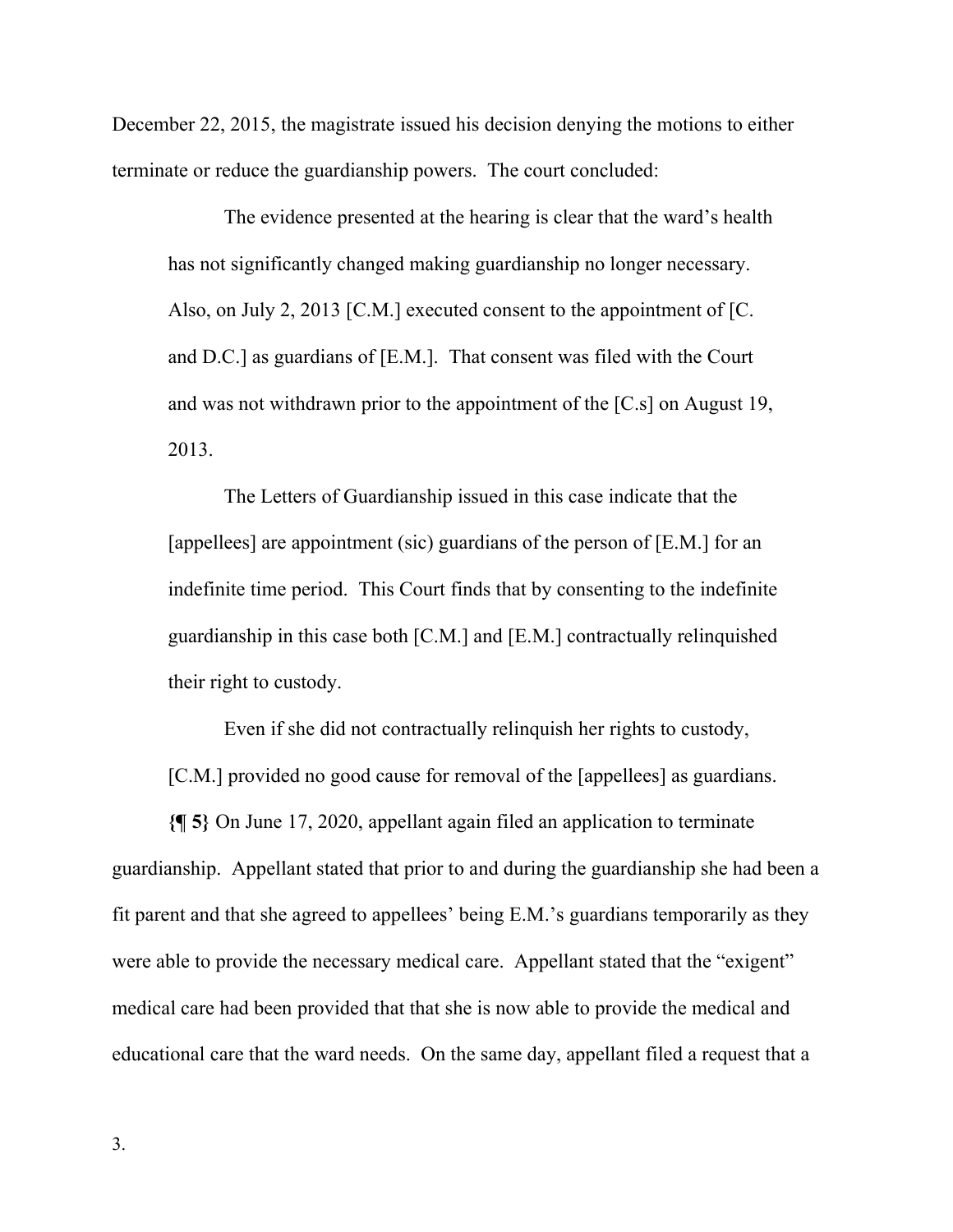transcript from the August 16, 2013 hearing on the original application for appointment of guardian; she stated that the transcript would aid in establishing the temporary nature of the guardianship; the motion was denied because the court concluded that the tapes were no longer in existence.

**{¶ 6}** On July 20, 2020, appellees filed a motion to dismiss based on the doctrine of res judicata. Appellees argued that the court's December 22, 2015 judgment entry found that appellant consented to the indefinite guardianship and that the purpose of the guardianship, the ward's medical issues, had not resolved. Thus, appellant could not establish good cause for terminating the guardianship. Appellant opposed the motion arguing that in juvenile custody matters, the application of res judicata is inappropriate due to the continuing jurisdiction of the court until the juvenile reached the age of majority. Appellant further asserted that the current application involved facts arising from 2015 forward.

**{¶ 7}** On September 15, 2020, the magistrate denied the motion finding that the doctrine of res judicata did not "strictly comply" but limited any evidence of "good cause" for the guardians' removal to evidence from December 22, 2015 to the present.

**{¶ 8}** A hearing on the application was held on September 30, 2020. Testimony was presented by appellant and her husband, E.M.'s maternal grandfather, aunt, father, and E.M.'s parental grandmother (appellee) and uncle. The court also conducted an incamera interview of E.M.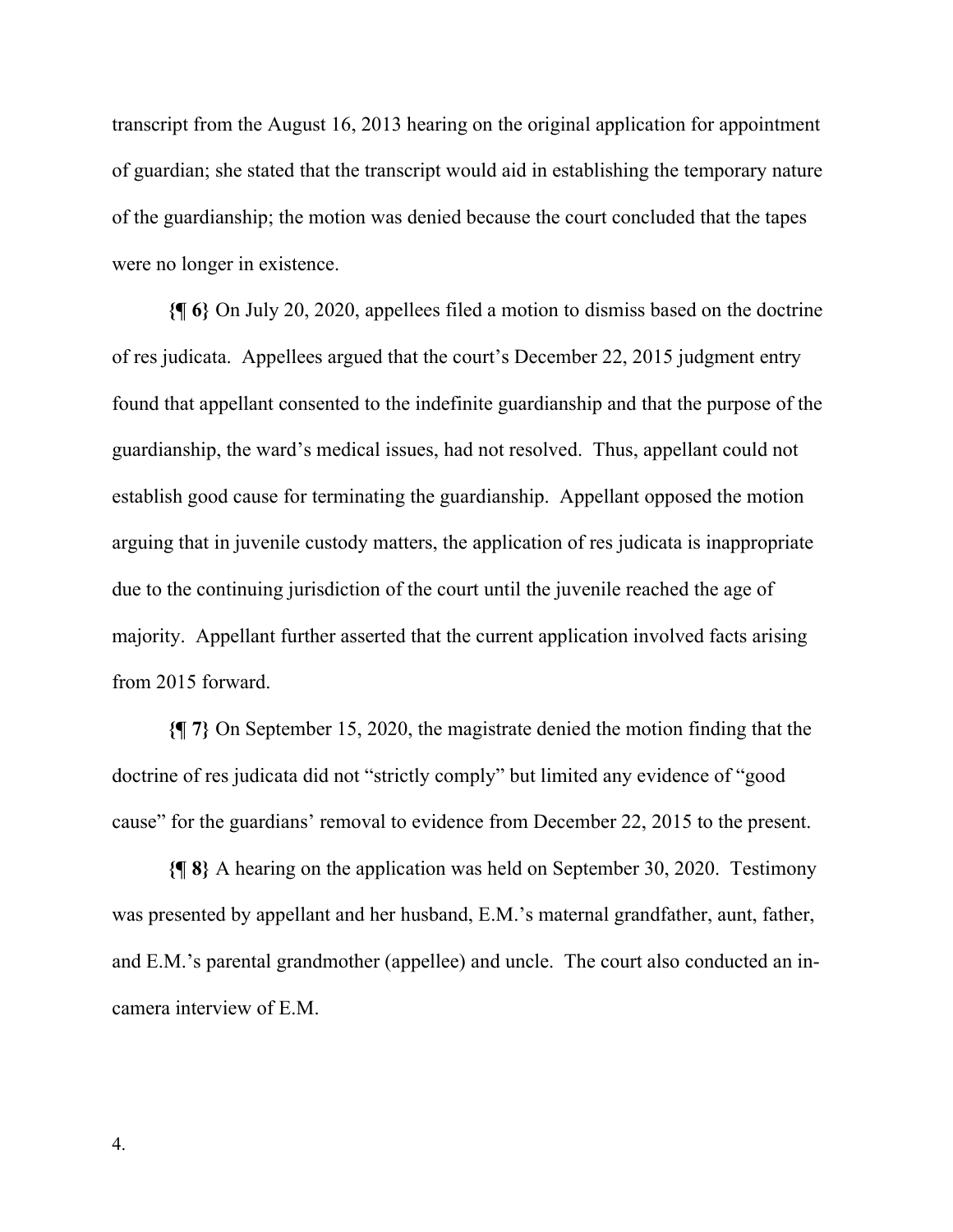**{¶ 9}** On December 7, 2020, the magistrate denied the application. The court first noted that the ward's health had not significantly changed. The court stated that appellant, by consenting to the guardianship, "contractually relinquish[ed]" her right to custody, and, regardless, appellant failed to demonstrate good cause to remove the guardians. The court explained:

[T]he purpose for which the guardianship [sic] has not changed. [C.M.] did provide evidence that she is financially able to provide for the ward. Also, evidence was presented that [C.M.] can provide health insurance for the ward. However, the focus is not on [C.M's] financial ability to care for the ward. The focus is "good cause" to remove the guardians. [C.M.'s] financial ability to care for the ward does not equate to good cause for the removal of the current guardians.

**{¶ 10}** Appellant filed objections to the magistrate's decision challenging the finding that appellant gave up her right to custody of E.M. or that an indefinite guardianship was properly characterized as permanent. Appellant further challenged the magistrate's refusal to admit testimonial and documentary evidence relating to the origin and purpose of the guardianship. Appellant also challenged the magistrate's findings that the ward's health had not significantly changed. Finally, appellant disputed the court's interpretation as to what constituted good cause to terminate a guardianship.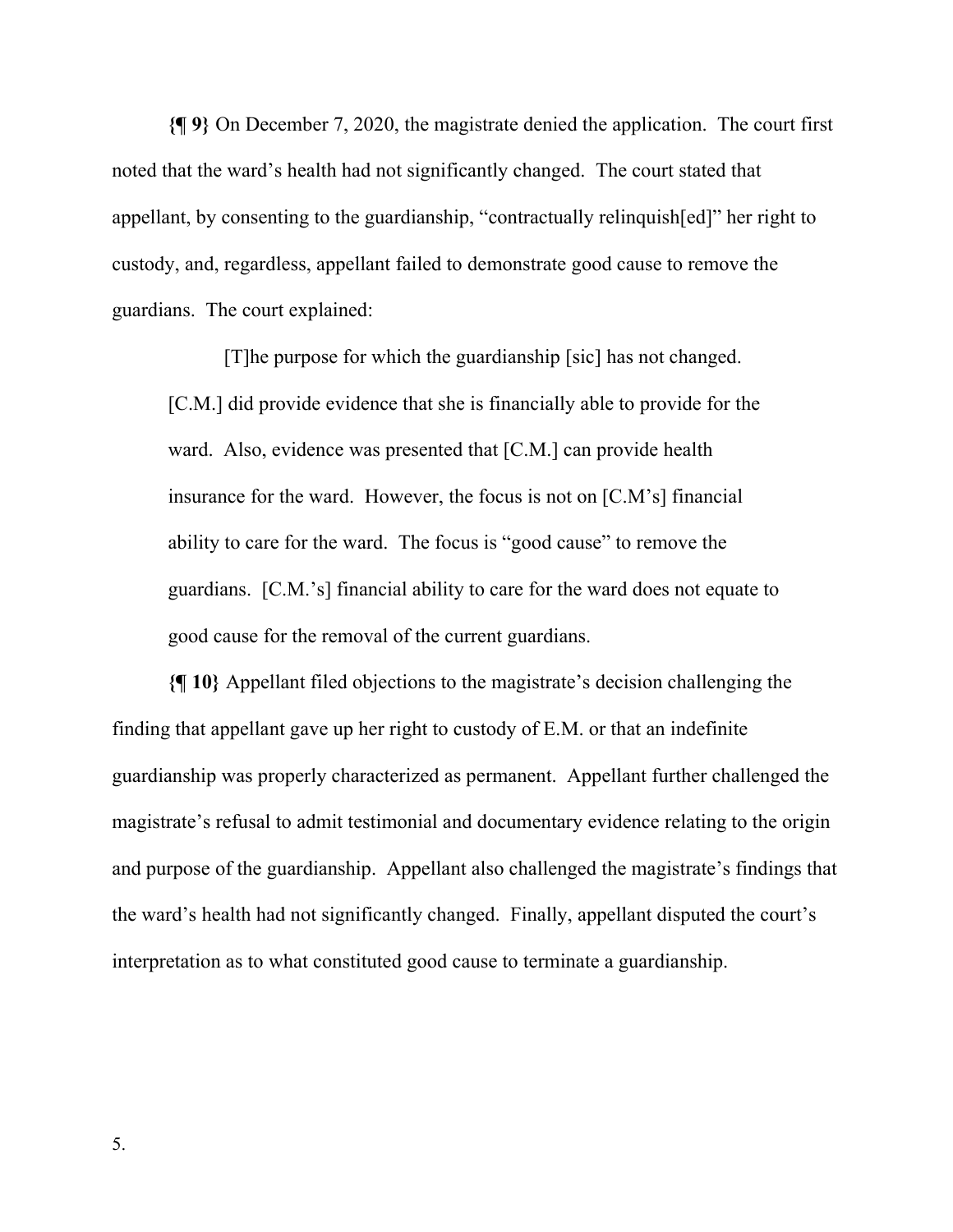**{¶ 11}** On June 23, 2021, the court denied the objections finding, upon independent review of the record, no clear error warranting reversal of the magistrate's decision. This appeal followed.

#### **II. Assignments of Error**

Assignment of Error No. 1: The Sandusky County Probate Court erred by denying this application to terminate guardianship.

Assignment of Error No. 2: The Sandusky County Probate Court erred by refusing to admit relevant and probative proffered evidence.

Assignment of Error No. 3: The Sandusky County Probate Court erred by failing to conduct an independent review as required by Civ.R. 53.

### **III. Discussion**

### **A. Jurisdiction of the Probate Court**

**{¶ 12}** During the pendency of the case, an issue was raised by this court, sua sponte, regarding the jurisdiction of the Sandusky County Probate Court to establish a guardianship over E.M. who was subject to a prior custody determination in Seneca County, Ohio. Specifically, appellant was granted legal custody of E.M. during the divorce proceedings. The parties provided supplemental briefing on the issue. Appellant further requested to supplement the record with judgments pertaining to the divorce proceedings.

**{¶ 13}** It is clear that probate courts have exclusive jurisdiction to establish and administer guardianships. R.C.  $2101.24(A)(1)(e)$ . The court's proper or improper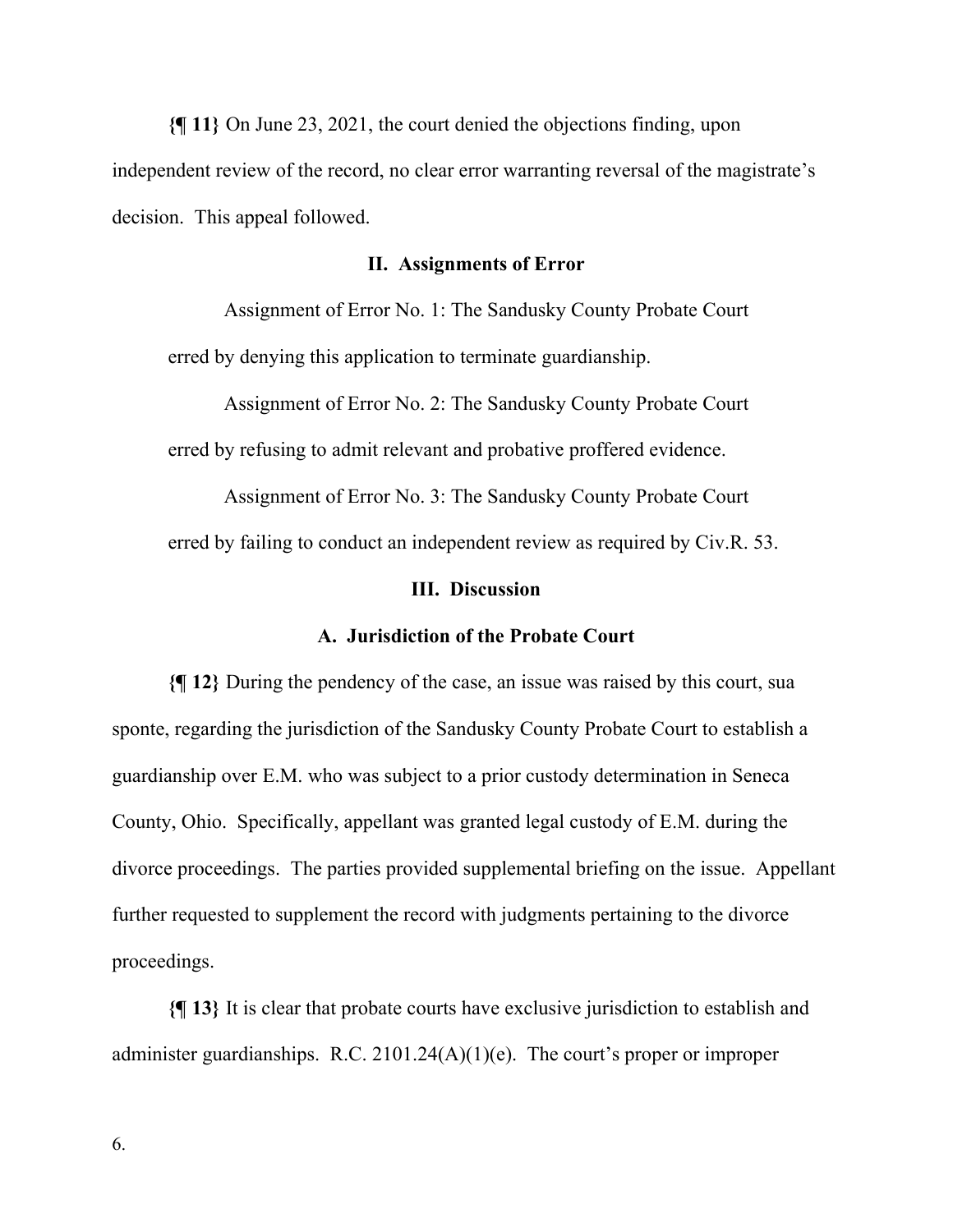exercise of such jurisdiction, conferred as a matter of law, is distinct from the court's subject-matter jurisdiction; the Ohio Supreme Court has explained such distinction as follows:

The term "jurisdiction" is also used when referring to a court's exercise of its jurisdiction over a particular case. *See State v. Parker*, 95 Ohio St.3d 524, 2002-Ohio-2833, 769 N.E.2d 846, ¶ 20 (Cook, J., dissenting); *State v. Swiger* (1998), 125 Ohio App.3d 456, 462, 708 N.E.2d 1033. "'The third category of jurisdiction [i.e., jurisdiction over the particular case] encompasses the trial court's authority to determine a specific case within that class of cases that is within its subject matter jurisdiction. It is only when the trial court lacks subject matter jurisdiction that its judgment is void; lack of jurisdiction over the particular case merely renders the judgment voidable.'" *Parker* at ¶ 22 (Cook, J., dissenting), quoting *Swiger*, 125 Ohio App.3d at 462, 708 N.E.2d 1033.

*Pratts v. Hurley*, 102 Ohio St.3d 81, 2004-Ohio-1980, 806 N.E.2d 992, ¶ 12.

**{¶ 14}** This court has previously analyzed the authority of and interplay between the Ohio probate, domestic relations, and juvenile courts to determine custody issues observing:

With three distinct courts having the potential authority to determine the custody of a minor also comes the potential for conflict if more than one court attempts to exercise jurisdiction over the custody and care of the same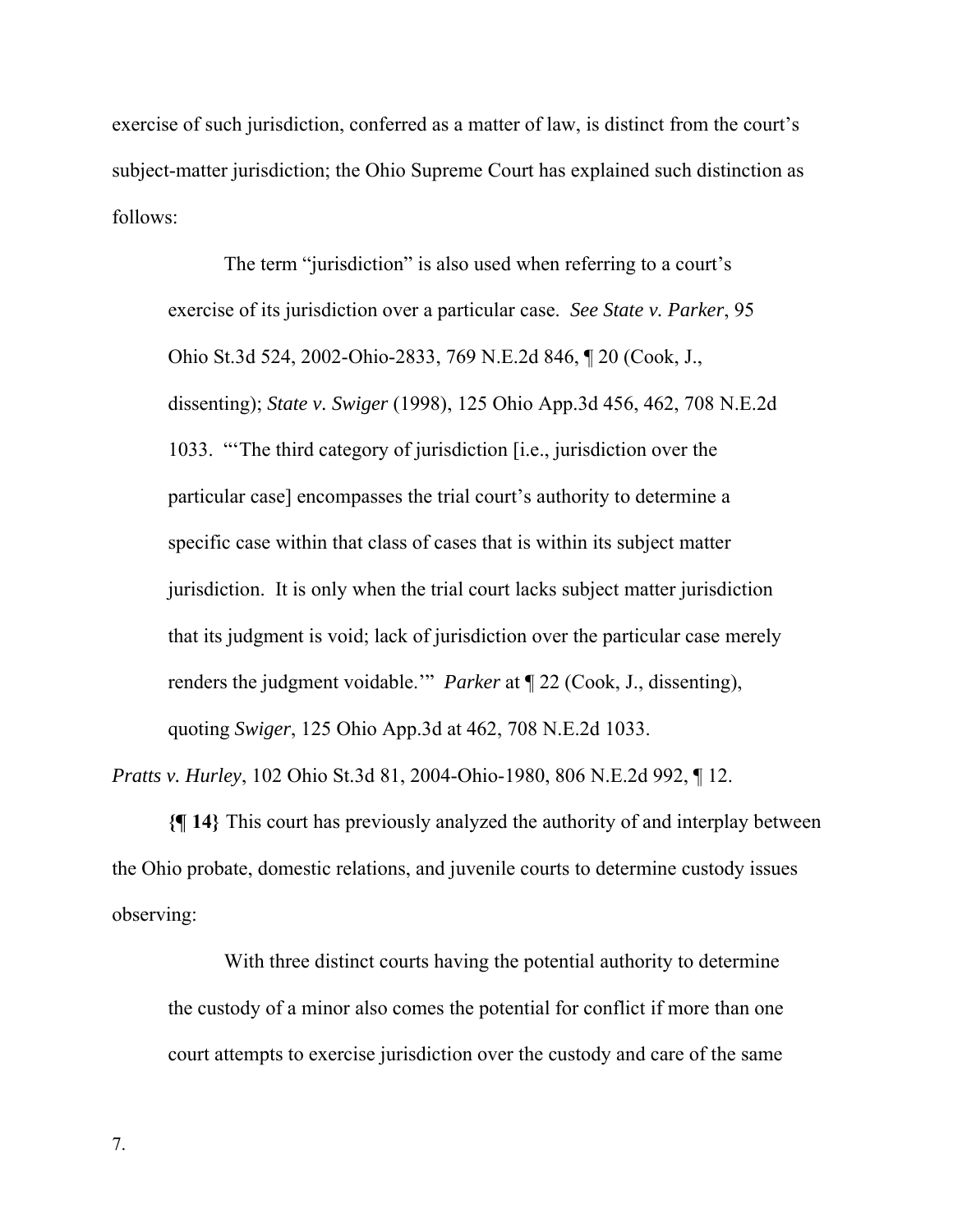minor. Faced with conflicts between a probate court and a domestic or juvenile court's exercise of jurisdiction on this issue, Ohio courts have held that the first court to properly exercise jurisdiction over the custody of a minor retains exclusive jurisdiction. See, e.g., *Addams v. State* (1922), 104 Ohio St. 475, 135 N.E. 667; *In re Pushcar*, 110 Ohio St.3d 332, 853 N.E.2d 647, 2006-Ohio-4572, citing *In re Asente* (2000), 90 Ohio St.3d 91, 734 N.E.2d 1224; *In the Matter of the Guardianship of Pierce*, 4th Dist. No 03CA2712, 2003-Ohio-3997.

Addressing a dispute concerning jurisdiction between a court of common pleas and a probate court, the Ohio Supreme Court in *Addams* held that where a decree of divorce containing an order regarding the custody, care and control of minor children of the divorce remains in force, a probate court cannot legally interfere with the custody either by habeas corpus or letters of guardianship. *Addams* at 479, 135 N.E. 667.

*In re Guardianship of N.P.*, 6th Dist. Fulton No. F-10-030, 2011-Ohio-3846, ¶ 13-14. *See In re Guardianship of Dick*, 12th Dist. Warren No. CA98-154, 1999 WL 1037509, \*2 (Nov. 15, 1999), citing *Loetz v. Loetz*, 63 Ohio St.2d 1, 3-4, 406 N.E.2d 1093, *Hoffman v. Hoffman*, 15 Ohio St. 427 (1864).

**{¶ 15}** Based on the cases above, we conclude the Sandusky County Probate Court did not have jurisdiction to issue letters of guardianship to appellees. However, our analysis does not end here. As a general matter, a judgment made by a court in its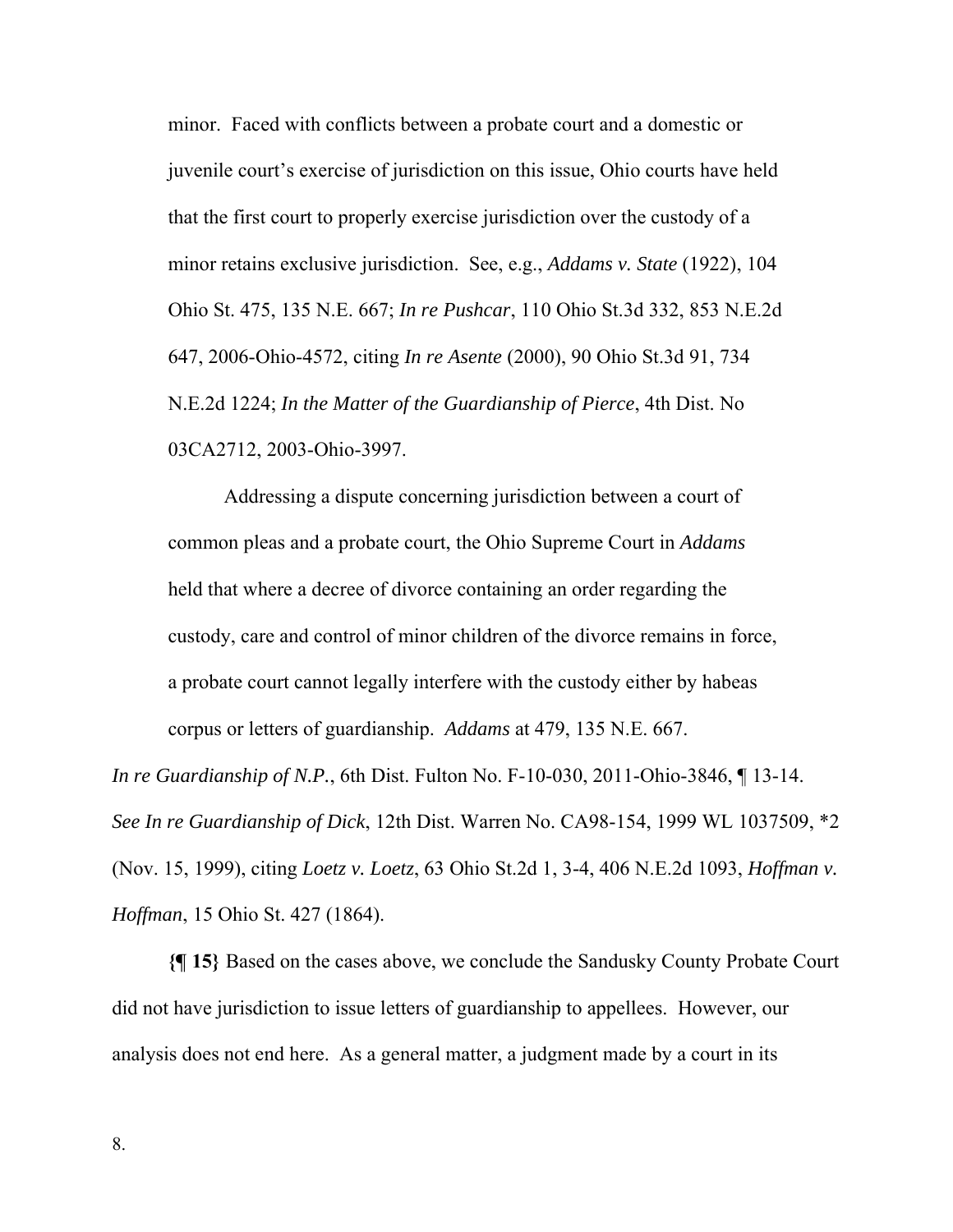erroneous exercise of jurisdiction over a particular case cannot be collaterally attacked as it is voidable, not void. *Pratts* at ¶ 32; *see In re Guardianship of Dick* at \*3. In *Dick*, a case analogous to the facts presented herein, the parents of the minor wards were divorced in 1993 and a shared parenting agreement was ordered. In 1994, the paternal grandparents filed an application to be appointed guardians in probate court. *Id*. at \*1. The application for a non-limited, indefinite guardianship stated that the guardianship was necessary because the children had been in their custody for nearly one year. *Id.*

**{¶ 16}** In 1997, appellant-mother filed an application to terminate the guardianship. Prior the hearing, the parties stipulated that the probate court had jurisdiction over the matter. *Id.* The application was ultimately dismissed and mother appealed. *Id.*

**{¶ 17}** On appeal, mother raised the issue of jurisdiction arguing that the domestic relations court had continuing jurisdiction of custody matters pertaining to the minor children; thus, the probate court did not have jurisdiction to award letters of guardianship. *Id.* The court rejected the argument noting that during the probate proceedings, appellant failed to file any of the divorce documents with the probate court and submitted an affidavit that she had no knowledge of any custody proceedings concerning the children in any other jurisdiction. *Id.* at \*2. The court then found that because appellant had failed to contest jurisdiction and the three-year duration of the guardianship at issue, she waived the jurisdiction argument. *Id.* at \*3.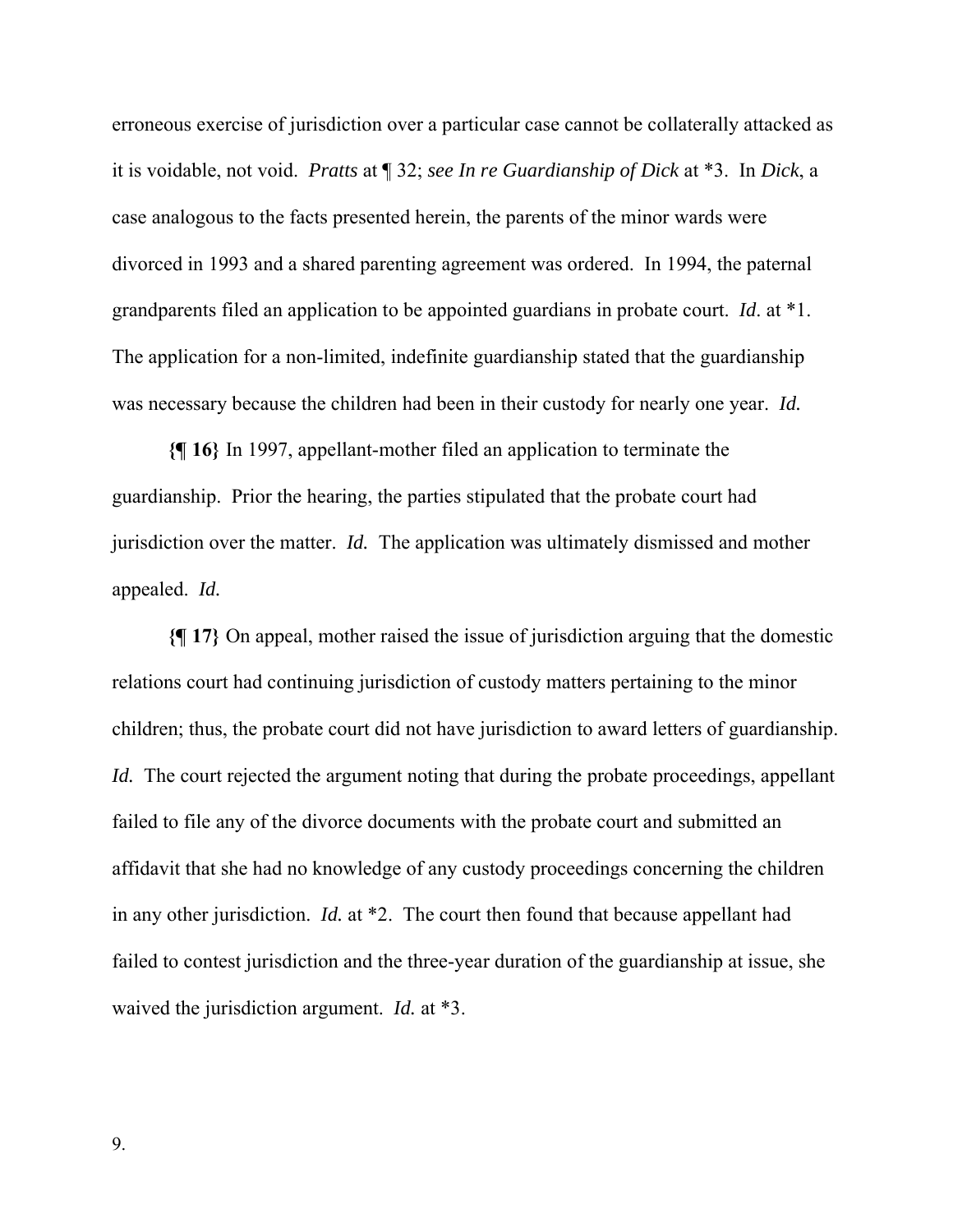**{¶ 18}** Reviewing the arguments of the parties and the relevant case law, we must conclude that the trial court did not have jurisdiction over the initial guardianship proceedings. However, the judgment at issue was voidable, as opposed to void, and because appellant failed to contest the court's jurisdiction, she in fact consented to the guardianship, we must conclude that she waived the argument and submitted to the jurisdiction of the court.

**{¶ 19}** As to appellant's motion to supplement the record, during the hearing below appellant proffered the same exhibits not to contest jurisdiction but to demonstrate that C.M.'s attorney during the divorce proceedings was the same attorney representing appellees in the guardianship application process. Appellant argued that this evidenced the consensual nature of the guardianship and further bolstered the fact that the guardianship was meant to be temporary. Upon review and at this stage in the proceedings, we deny appellant's motion. Upon remand the admission of the Seneca County divorce documents can be revisited.

**{¶ 20}** We now turn to the merits of appellant's appeal.

## **B. Admission of Evidence**

**{¶ 21}** Appellant's second assignment of error will be addressed first as it is dispositive. Appellant argues that during the September 30, 2020 hearing on appellant's application to terminate the guardianship, the court erred by refusing to allow her to present certain evidence relevant to whether there was good cause to terminate the guardianship. Specifically, the court excluded evidence surrounding the origin and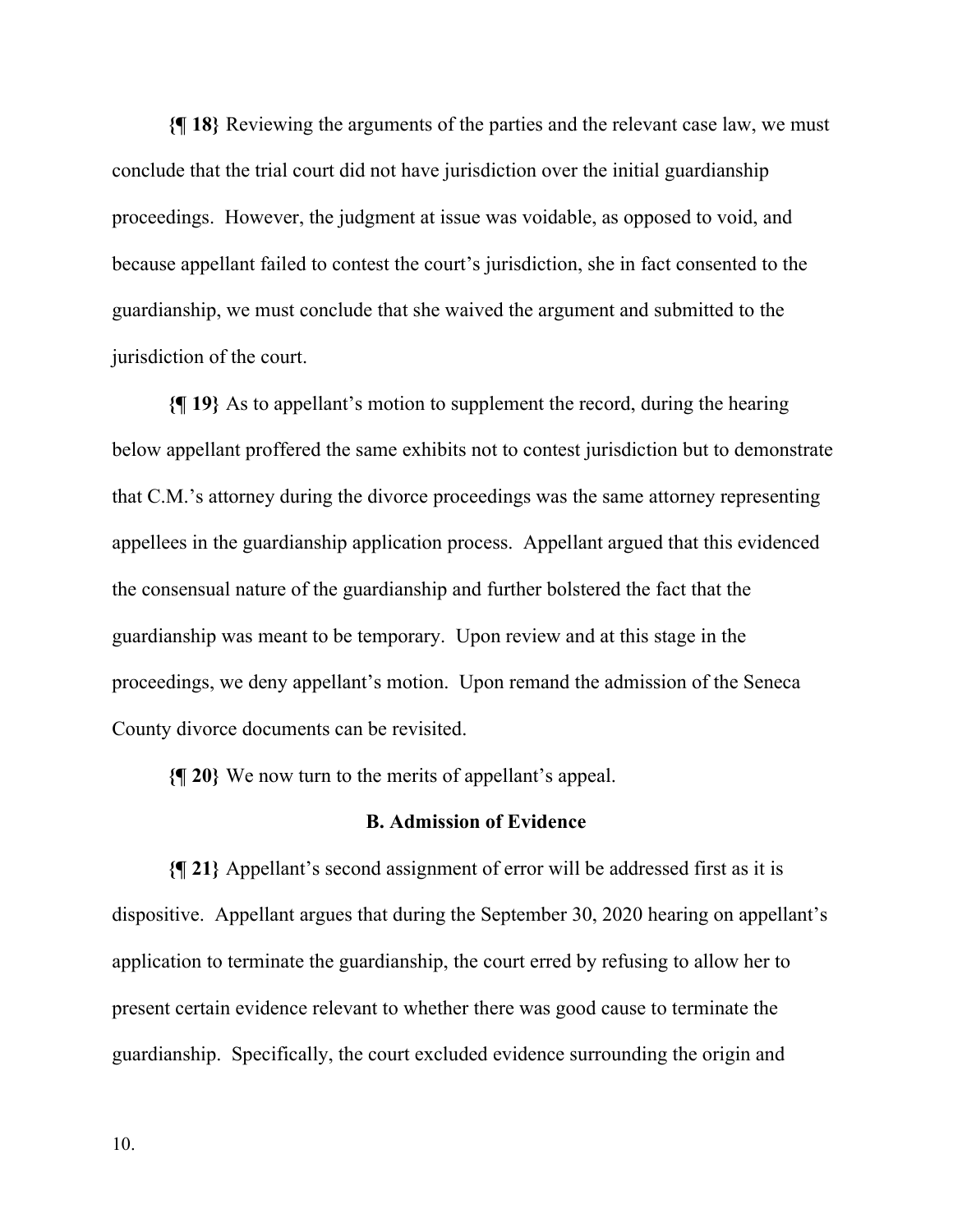nature of the guardianship. According to appellant, this error was exacerbated by the fact that no recording or transcript of the 2013 hearing exists. Appellees counter that the presentation of such evidence was barred by res judicata as the issue of whether the guardianship was temporary or permanent was decided during the 2014 proceeding relative to appellant's first application to terminate.

**{¶ 22}** As set forth above, when the court denied appellees' motion to dismiss the application it found that res judicata did not "strictly" apply to bar the action. The court did, however, limit the evidence of "good cause" to "evidence from December 22, 2015 to the present" concluding that any prior evidence was barred.

**{¶ 23}** Thereafter, at multiple points during the September 30, 2020 hearing, appellant attempted to introduce evidence relating to the nature and purpose of the guardianship as understood by the parties at its 2013 inception. The court consistently sustained objections to the testimony. The purpose of the proffered testimony was to juxtapose the origins of the guardianship with its current status. For example, appellant proffered:

[C.M.] would testify, that she already has, that she was told that it was temporary. That she was told and directed by the [appellees]. And that she was assured of certain things relative to the guardianship and its duration, its indefinite duration as well as the fact that it was set up for certain very specific purposes, which, again, are reflected in the documents themselves in the Court file in order to provide certain educational and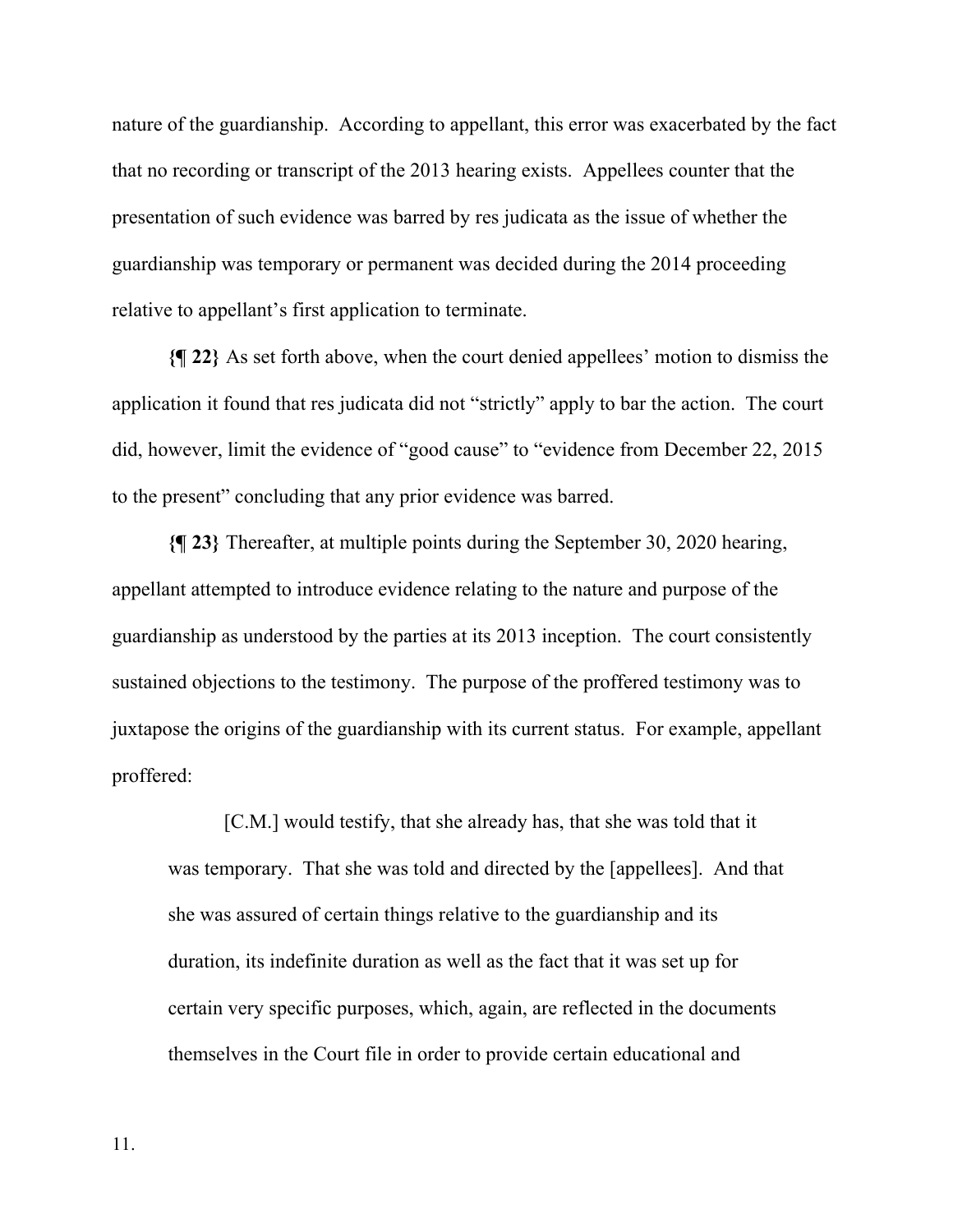medical advantages to [E.M.] that her parents at the time were not able to provide her with. And that would be her testimony that cannot – we cannot illicit due to the objection.

**{¶ 24}** The magistrate's December 22, 2015, decision denying appellant's first motion to terminate the guardianship found that "the ward's health has not significantly changed making a guardianship no longer necessary." The court stated that appellant consented to the indefinite guardianship and, as such, she "contractually relinquished [her] right to custody." The court then stated that even if appellant had not relinquished custody, she failed to demonstrate "good cause" to terminate appellees as guardians.

**{¶ 25}** Whether the purpose of the guardianship at its inception in 2013 was the ward's health concerns or the provision of monetary aid for such concerns including insurance for medical care and therapies is relevant to the current proceedings. Such information was clearly important to aid the court determining whether the purpose of the guardianship had been fulfilled and no longer necessary.

**{¶ 26}** In limiting appellant's presentation of evidence at the hearing, the court's conclusion that any evidence as to the purpose of the guardianship was barred by the court's 2015 decision is erroneous. It is well-settled that absent a permanent relinquishment of custody, a parent has a paramount right to the custody of their child. *See In re Guardianship of Smith*, 12th Dist. Preble No. CA2002-12-012, 2003-Ohio-4247, ¶ 9. Thus, in cases involving the guardianship of a minor child, in determining whether good cause exists to terminate the guardianship, the focus cannot be limited to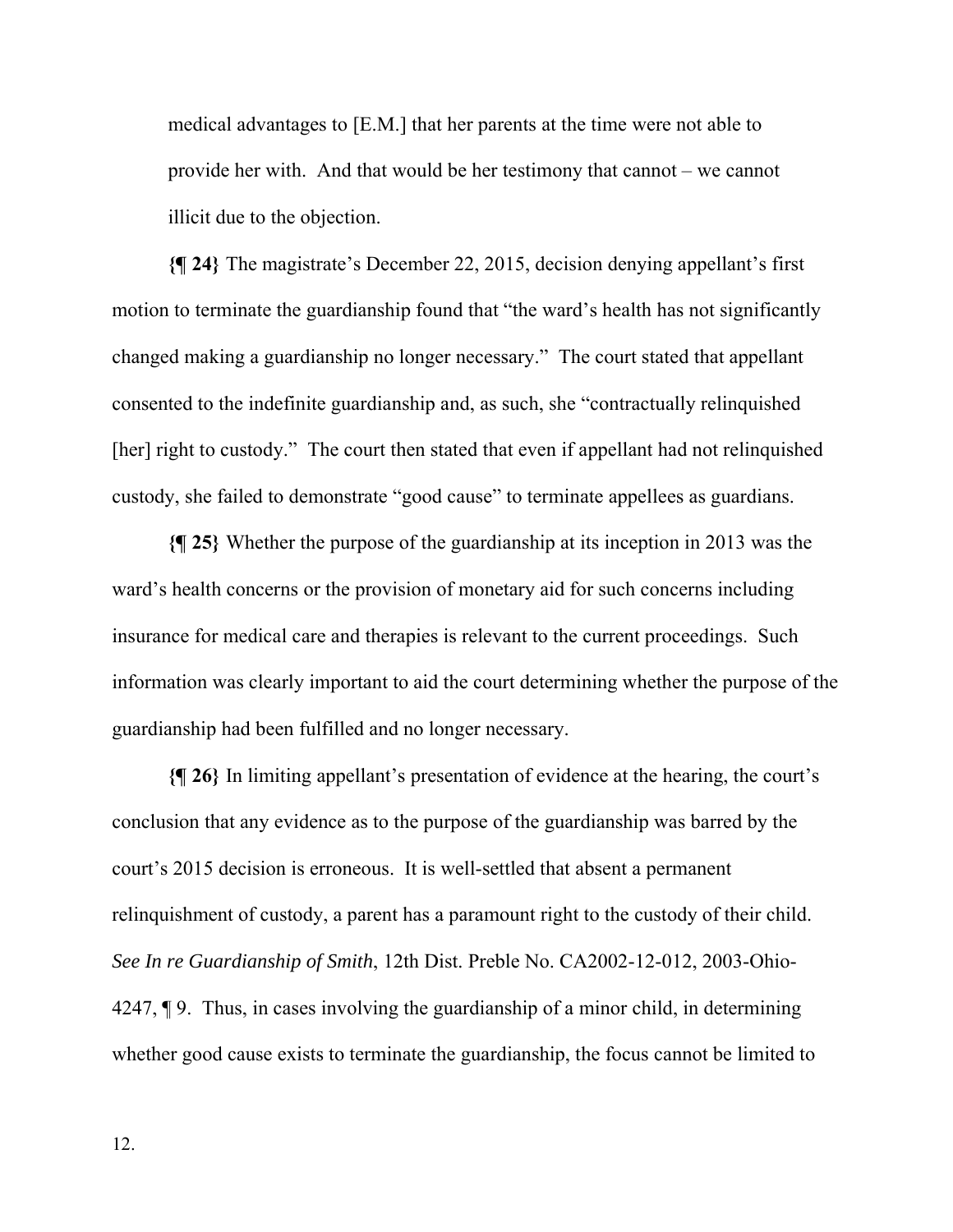the unfitness of the guardian; rather, the court, in determining what is in the best interest of the child, must also examine the fitness of the natural parent who is still entitled to preferential treatment. *In re Guardianship of Godsey*, 2d Dist. Clark No. 2002-CA-69, 2003-Ohio-2692, ¶ 11-12.

**{¶ 27}** Upon review of the record in the proceedings below, we find that the trial court failed to give preferential treatment to appellant as E.M.'s natural parent. This is evidenced in its refusal to allow evidence surrounding the inception of the guardianship. Under the present facts we stress that the trial court needs to determine whether good cause exists to terminate the guardianship by examining *all* the relevant evidence.

**{¶ 28}** Because we find that the court improperly limited evidence during the hearing, we must reverse the judgment and remand the matter for a new hearing. Appellant's second assignment of error is well-taken. Based on this finding, we find that appellant's first and third assignments of error are moot and not well-taken.

### **III. Conclusion**

**{¶ 29}** The June 23, 2021 judgment of the Sandusky County Probate Court is reversed and the matter is remanded for a new hearing in accordance with this decision. Pursuant to App.R. 24, appellees are ordered to pay the costs of this appeal.

Judgment reversed.